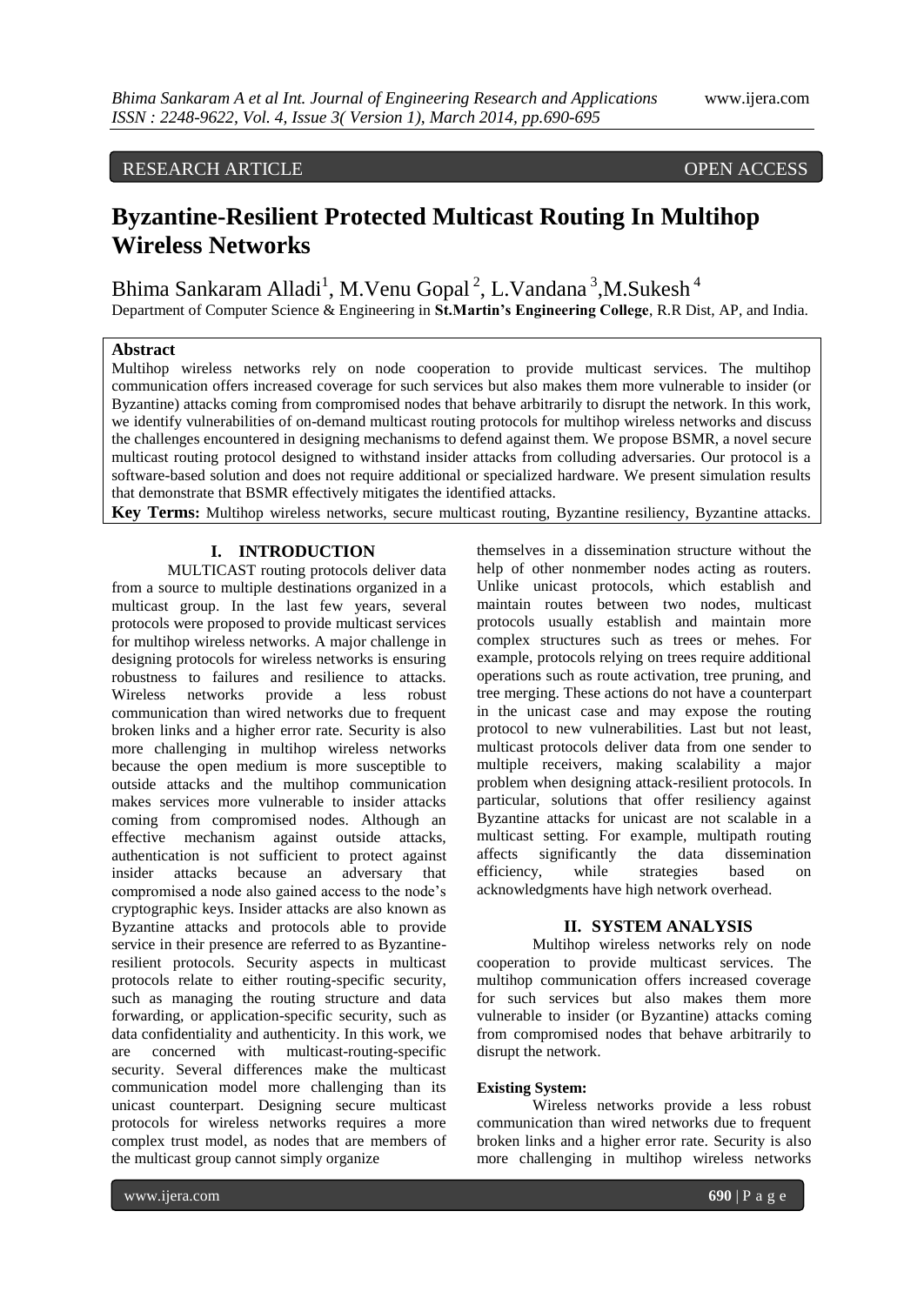because the open medium is more susceptible to outside attacks and the multihop communication makes services more vulnerable to insider attacks coming from compromised nodes. Although an effective mechanism against outside attacks, authentication is not sufficient to protect against insider attacks because an adversary that compromised a node also gained access to the node's cryptographic keys. Insider attacks are also known as Byzantine attacks and protocols able to provide service in their presence are referred to as Byzantineresilient protocols.

## **Proposed System:**

We propose BSMR, a secure on-demand multicast protocol for multihop wireless networks that provides resiliency against a representative set of strong Byzantine attacks (black hole, wormhole, and flood rushing). BSMR uses a selective data forwarding mitigation mechanism based on a reliability metric that captures adversarial behavior. Nodes determine the reliability of links by comparing the perceived data rate with the one advertised by the source. Adversarial links are avoided during the route discovery phase. BSMR also prevents attacks that try to prevent or arbitrarily influence route establishment.

#### **III. IMPLEMENTATION**

The first step in developing anything is to state the requirements. This applies just as much to leading edge research as to simple programs and to personal programs, as well as to large team efforts. Being vague about your objective only postpones decisions to a later stage where changes are much more costly.

The problem statement should state what is to be done and not how it is to be done. It should be a statement of needs, not a proposal for a solution. A user manual for the desired system is a good problem statement. The requestor should indicate which features are mandatory and which are optional, to avoid overly constraining design decisions. The requestor should avoid describing system internals, as this restricts implementation flexibility. Performance specifications and protocols for interaction with external systems are legitimate requirements. Software engineering standards, such as modular construction, design for testability, and provision for future extensions, are also proper. Many problems statements, from individuals, companies, and government agencies, mixture requirements with design decisions. There may sometimes be a compelling reason to require a particular computer or language; there is rarely justification to specify the use of a particular algorithm. The analyst must separate the true requirements from design and

implementation decisions disguised as requirements. The analyst should challenge such pseudo requirements, as they restrict flexibility. There may be politics or organizational reasons for the pseudo requirements, but at least the analyst should recognize that these externally imposed design decisions are not essential features of the problem domain.

A problem statement may have more or less detail. A requirement for a conventional product, such as a payroll program or a billing system, may have considerable detail. A requirement for a research effort in a new area may lack many details, but presumably the research has some objective, which should be clearly stated.

Most problem statements are ambiguous, incomplete, or even inconsistent. Some requirements are just plain wrong. Some requirements, although precisely stated, have unpleasant consequences on the system behavior or impose unreasonable implementation costs. Some requirements seem reasonable at first but do not work out as well as the request or thought. The problem statement is just a starting point for understanding the problem, not an immutable document. The purpose of the subsequent analysis is to fully understand the problem and its implications. There is no reasons to expect that a problem statement prepared without a fully analysis will be correct.

The analyst must work with the requestor to refine the requirements so they represent the requestor's true intent. This involves challenging the requirements and probing for missing information. The psychological, organizational, and political considerations of doing this are beyond the scope of this book, except for the following piece of advice: If you do exactly what the customer asked for, but the result does not meet the customer's real needs, you will probably be blamed anyway.

#### **Modules:**

- 1. Route Discovery
- 2. Multicast Route Activation
- 3. Multicast Tree Maintenance
- 4. Selective Data Forwarding Mitigation

#### **1. Route Discovery**

BSMR's route discovery allows a node that wants to join a group to find a route to the multicast tree. The protocol follows the RREQ/RREP procedure used by on-demand routing protocols, with several differences. To prevent outsiders from interfering, all route discovery messages are authenticated using the public key corresponding to the network certificate. Only group-authenticated nodes can initiate RREQs, and the s is required in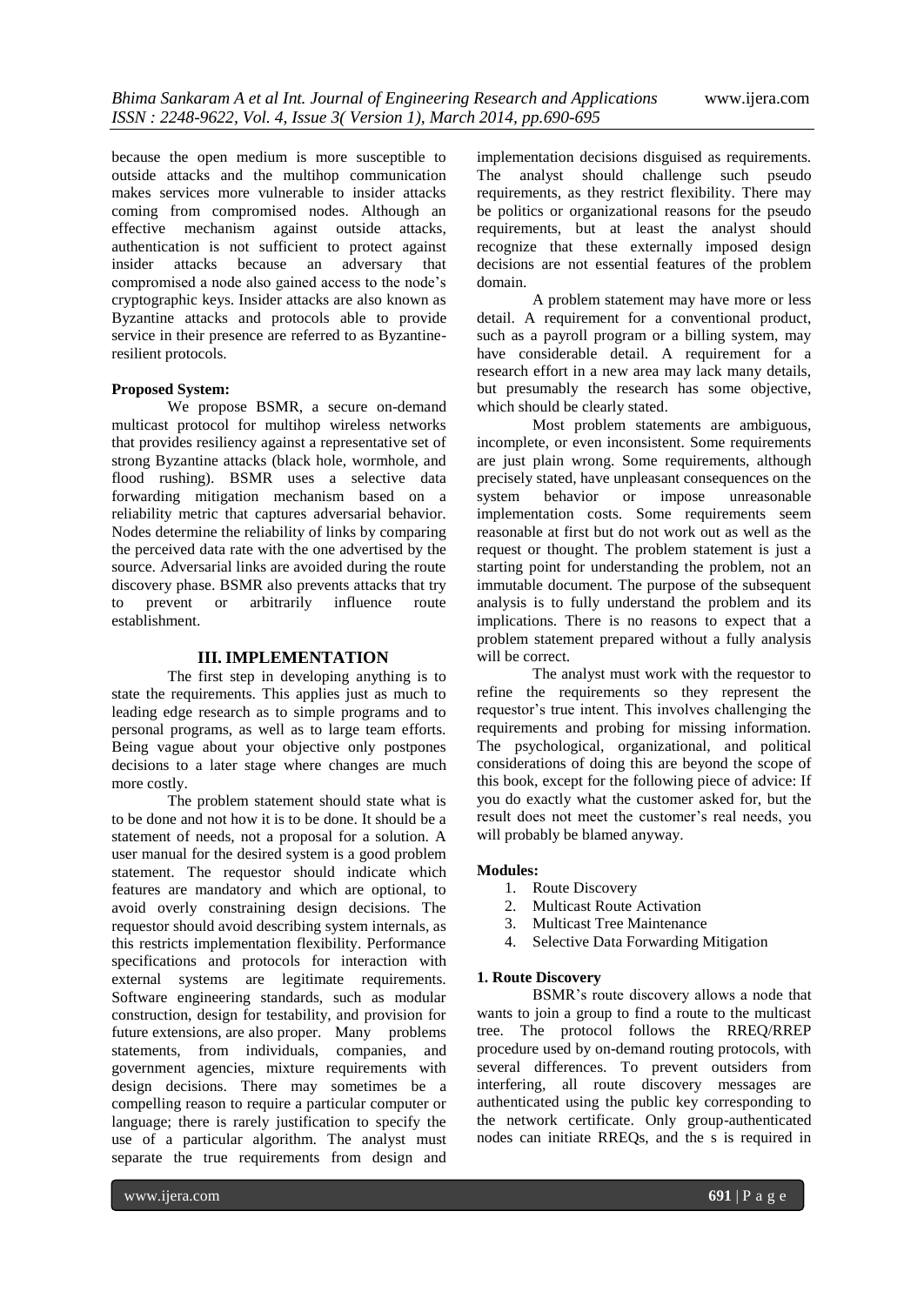each request. Tree nodes use the tree token to prove their tree status.

#### **2. Multicast Route Activation**

The requester signs and unicasts on the selected route a multicast activation (MACT) message that includes its identifier, the group identifier, and the sequence number used in the RREQ phase. The MACT message also includes a one-way function applied on the tree token extracted from RREP which will be checked by the tree node that sent the RREP message to verify that the node that activated the route is the same as the initial requester. An intermediate node on the route checks if the signature on MACT is valid and if MACT contains the same sequence number as the one in the original RREQ. The node then adds to its list of tree neighbors the previous node and the next node on the route as downstream and upstream neighbors, respectively, and sends MACT along the forward route. During the propagation of the MACT message, tree neighbors use their public keys to establish pairwise shared keys, which will be used to securely exchange messages between tree neighbors.

#### **3. Multicast Tree Maintenance**

Routing messages exchanged by tree neighbors are authenticated using the pairwise keys shared between tree neighbors. If a malicious node prunes itself even if it has a subtree below it, the link repair procedure is initiated by nodes that detect a broken link and is similar to route discovery. The group leader periodically broadcasts in the entire network a signed GroupHello message that contains the current group sequence number, the tree token authenticator, and the hop count anchor. A signed GroupHello message containing a special flag also ensures that when two disconnected trees are merging, one of the group leaders is suppressed.

#### **4. Selective Data Forwarding Mitigation**

The source periodically signs and sends in the tree an MRATE message that contains its data transmission rate. As this message propagates in the multicast tree, nodes may add their perceived transmission rate to it. Each tree node keeps a copy of the last heard MRATE packet. The information in the MRATE message allows nodes to detect if tree ancestors perform selective data forwarding attacks. Depending on whether their perceived rate is within acceptable limits of the rate in the MRATE message, nodes alternate between two states. The initial state of a node is disconnected; after it joins the multicast group and becomes aware of its expected receiving data rate, the node switches to the connected state. Upon detecting a selective data forwarding attack, the node switches back to the disconnected state.

#### **Attacks Against Multicast Routing Adversarial Model**

Nodes may exhibit Byzantine behavior, either alone or colluding with other nodes. Examples of such behavior include not forwarding packets, injecting, modifying, or replaying packets, rushing packets, and creating wormholes. We refer to any arbitrary action by authenticated nodes resulting in the disruption of the routing service as Byzantine behavior and to such an adversary as a Byzantine adversary. Adversaries do not have control over the physical and MAC layers. We consider a three-level trust model that captures the interactions between nodes in a wireless multicast setting and defines a node's privileges: the first level consists of the source, which must be continually available and assumed not to be compromised (an unavailable or untrusted source makes the multicast service useless); the second level consists of the multicast group member nodes, which are allowed to initiate requests for joining multicast groups; and the third level consists of nonmember nodes, which participate in the routing but cannot initiate group join requests. In order to cope with Byzantine attacks, even group members are not fully trusted.



Fig. 1. Types of nodes in a multicast setting for ad hoc wireless networks.

#### **Attacks in Multicast in Multihop Wireless Networks**

An adversary can attack the control messages corresponding to the route discovery, route activation, and tree management operations or can attack data messages. The route discovery phase can be disrupted by outside attackers creating undesired results by injecting, replaying, or modifying control packets. Nodes that are not in the tree can mislead other nodes into believing that they found and are connected to the tree. Nodes can flood the network with bogus requests for joining multicast groups. A Byzantine adversary can prevent a route from being established by dropping the request and/or response or can influence the route selection by using wirelessspecific attacks such as wormhole and flood rushing. A Byzantine adversary can also modify the packets carrying the route selection metric such as hop count or node identifiers. An attacker can prevent a path from being activated by injecting bogus route activation messages or by dropping correct route activation messages. A node authorized to join a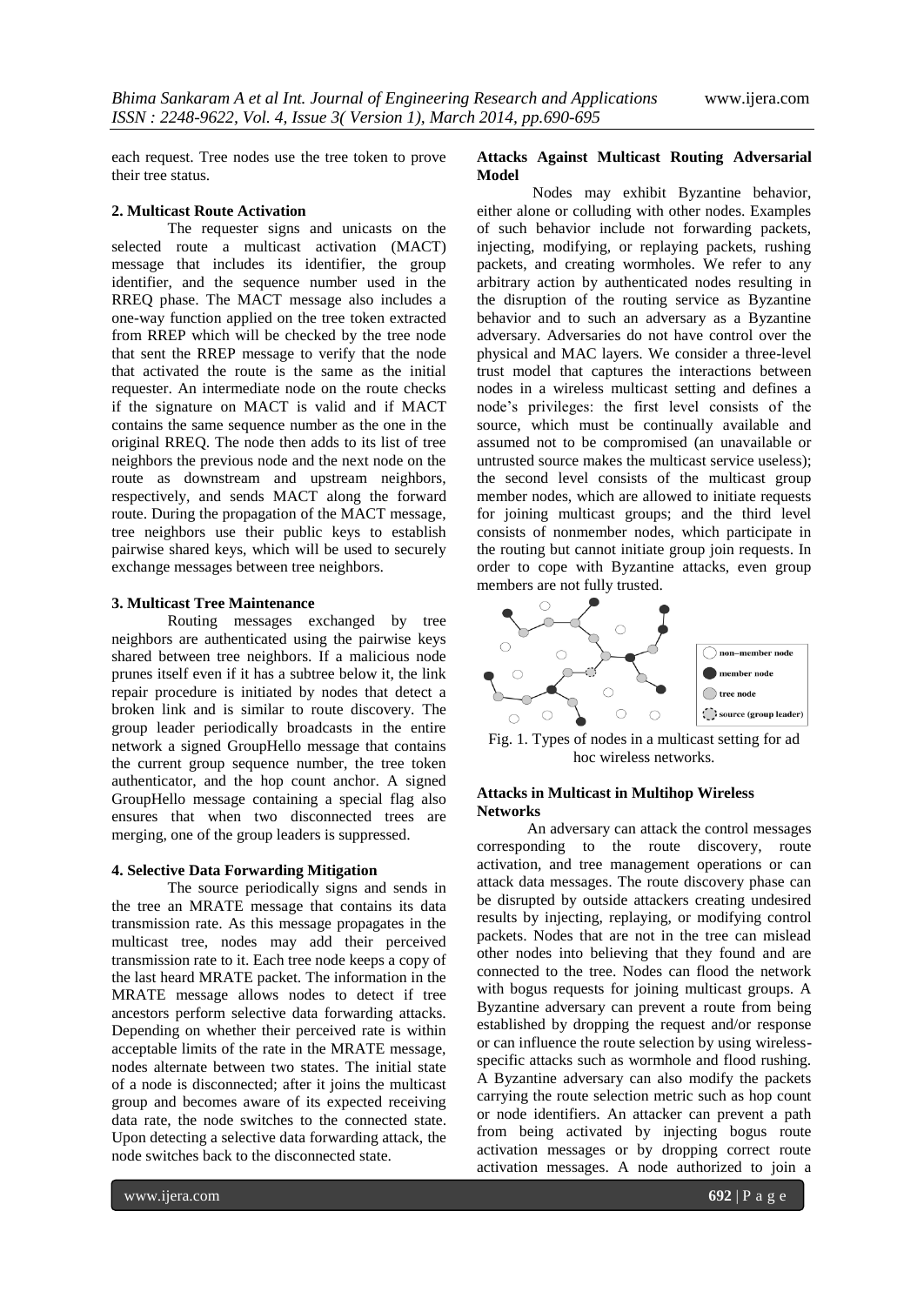multicast group can initiate route activation packets to more than one tree node, which may result in unnecessary branches being grafted to the multicast tree. Nodes can maliciously report that other links are broken or generate incorrect pruning messages, resulting in correct nodes being disconnected from the network or tree partitioning. In the absence of authentication, any node can pretend to be the group leader. Although many routing protocols do not describe how to select a new group leader when needed, we note that the leader election protocol can also be influenced by attackers. Attacks against data messages consist of eavesdropping, modifying, replaying, injecting data, or selectively forwarding data after being selected on a route. A special form of packet delivery disruption is a denial-of-service attack, in which the attacker overwhelms the computational, sending or receiving capabilities of a node. In general, data source authentication, integrity, and encryption can solve the first attacks and are usually considered application-specific security. Defending against selective data forwarding and denial of service cannot be done exclusively by using cryptographic mechanisms. Because external attacks can be prevented using the authentication framework described, we focus on the following three Byzantine attacks:

- 1. Black hole attack. One or several adversaries forward only routing control packets, while dropping all data packets.
- 2. Wormhole attack. Two colluding adversaries tunnel packets between each other in order to create a shortcut in the network. The adversaries use the low cost appearance of the wormhole to increase the probability of being selected on paths; once selected on a path, they attempt to disrupt data delivery by executing a black hole attack.
- 3. Flood rushing attack. One or several adversaries rush an authenticated flood through the network before the flood traveling through a legitimate route. This allows the adversaries to control many paths. Flood rushing can be used to increase the effectiveness of a black hole or wormhole attack.

# **SECURE MULTICAST ROUTING PROTOCOL BSMR Overview**

Our protocol, BSMR, ensures that multicast data is delivered from the source to the members of the multicast group, even in the presence of Byzantine attackers, as long as the group members are reachable through non adversarial paths and a no adversarial path exists between a new member and a node in the multicast tree. To achieve this strong guarantee, BSMR builds on the basic operation of the tree-based on-demand protocol presented. To

eliminate a large class of outside attacks, we use an authentication framework that ensures that only authorized nodes can perform certain operations (e.g., only tree nodes can perform tree operations, and only nodes that possess valid group certificates can connect to the group multicast tree). For example, only member nodes can send RREQ and route activation messages, and only tree nodes can reply to route activation messages. BSMR mitigates inside attacks that try to prevent a node from establishing a route to the multicast tree by flooding both RREQ and RREP and by using a time-out-based mechanism that ensures that a path is established even if route activation messages are dropped. If an adversarial free route exists, BSMR guarantees that a route is established. BSMR provides resilience to selective data forwarding attacks by using a reliability metric that captures adversarial behavior. The metric consists of a list of link weights in which high weights correspond to low reliability. Each node maintains its own weight list and includes it in each RREQ to ensure that a new route to the tree avoids adversarial links. A link's reliability is determined based on the number of packets successfully delivered on that link. Tree nodes monitor the rate of receiving data packets and compare it with the transmission rate indicated by the source in the form of a multicast rate (MRATE) message. If the perceived transmission rate falls below the rate indicated in the MRATE message by more than a threshold, an honest node that is a direct descendant of an adversarial node updates its weight list by penalizing the link to its parent and then tries to discover a new route to the tree. Only weights corresponding to penalized links are included in RREQs. All no faulty links have a default weight of one. Note that links can also be penalized due to natural losses. We do not differentiate between losses caused by adversarial behavior and natural losses because lossy links should be avoided just as well.

# **IV. SCREENS**

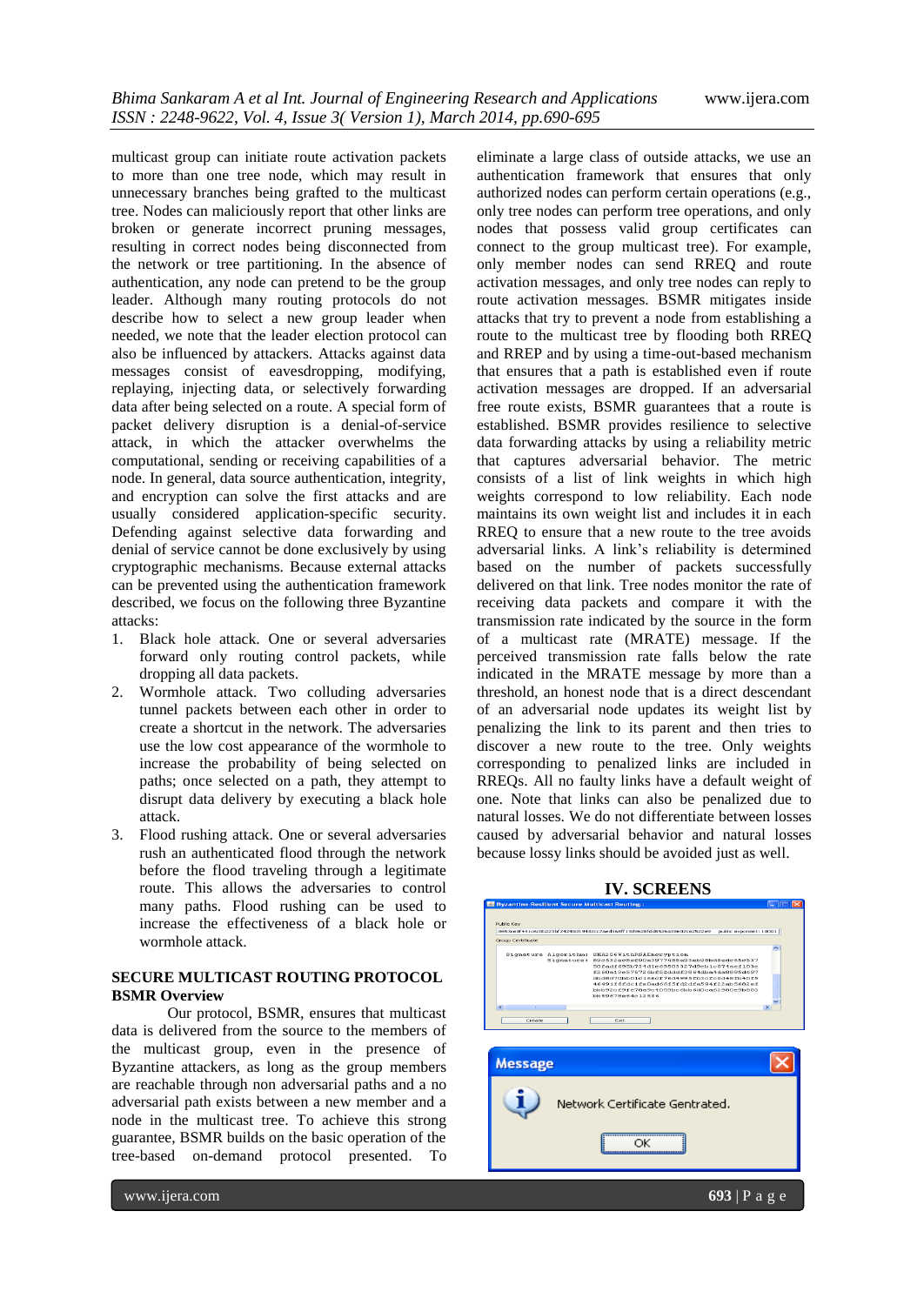# *Bhima Sankaram A et al Int. Journal of Engineering Research and Applications* www.ijera.com *ISSN : 2248-9622, Vol. 4, Issue 3( Version 1), March 2014, pp.690-695*